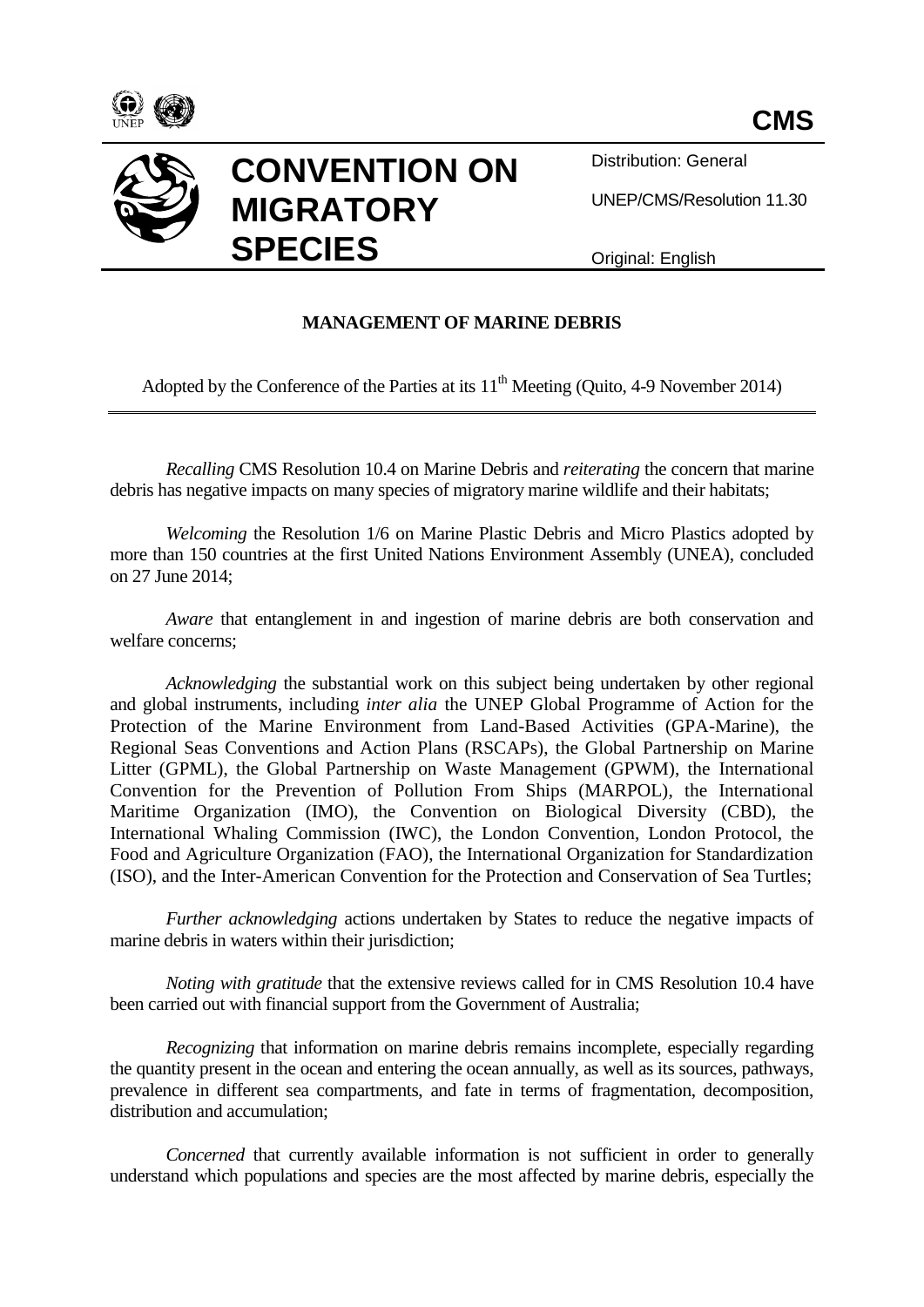specific effects of marine debris on migratory as opposed to resident species, and that population level effects of marine debris are unknown in many cases;

*Emphasizing* that preventing waste from reaching the marine environment is the most effective way to address this problem;

*Further emphasizing* that despite the knowledge gaps relating to marine debris and its impacts on migratory marine wildlife, immediate action should be taken to prevent debris reaching the marine environment;

*Recalling* that in the outcome document of the United Nations Conference on Sustainable Development, held in Rio de Janeiro, Brazil, in June 2012, entitled "The Future We Want", States committed "to take action to, by 2025, based on collected scientific data, achieve significant reductions in marine debris to prevent harm to the coastal and marine environment";

*Aware* that a significant proportion of marine debris is the result of discharges of shipgenerated waste and cargo residues into the sea, lost or abandoned fishing gear, and that the protection of the marine environment can be enhanced significantly by reducing these;

*Recognizing* that a range of international, regional and industry-based measures exist to manage waste on board commercial marine vessels and prevent the disposal of garbage at sea;

*Also recognizing* that the International Maritime Organization is the authority regulating shipping on the High Seas; and

*Conscious* that a wide range of target audiences needs to be addressed through effective public awareness and education campaigns in order to achieve the behavioural change necessary for a significant reduction of marine debris;

#### *The Conference of the Parties to the Convention on the Conservation of Migratory Species of Wild Animals*

1. *Takes note* of the reports on Management of Marine Debris published as UNEP/CMS/COP11/Inf.27, Inf.28 and Inf.29, which cover (i) Knowledge Gaps in Management of Marine Debris; (ii) Commercial Marine Vessel Best Practice; and (iii) Public Awareness and Education Campaigns;

2. *Encourages* Parties that have not yet done so to join other relevant Conventions such as MARPOL Annex V and the London Protocol, to join Protocols to Regional Seas Conventions on Pollution from Land Based Sources, and to include the prevention and management of marine debris in relevant national legislation;

3. *Further encourages* the Parties to engage, as appropriate, with other global marine initiatives such as the UNEP's Global Programme of Action for the Protection of the Marine Environment from Land-Based Activities (GPA-Marine), the Regional Seas Programmes, the Global Partnership on Marine Litter (GPML), the Global Partnership on Waste Management (GPWM);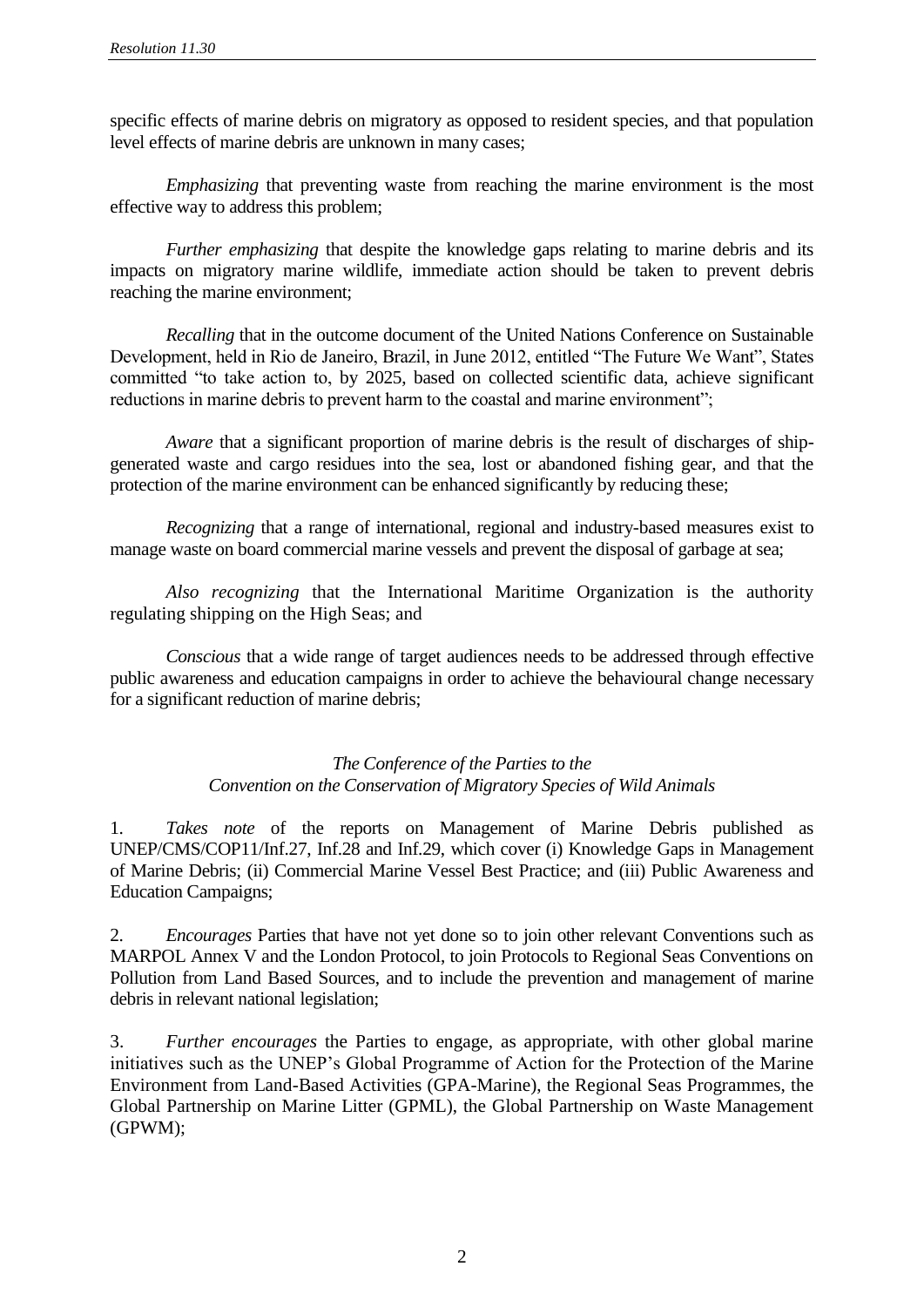4. *Further encourages* Parties to continue working on the issue of management of marine debris in order to reach agreed conclusions on this subject;

## **Knowledge Gaps in Management of Marine Debris**

5. *Encourages* Parties to consider within any monitoring programmes established giving particular regard, using standardized methodologies, to the prevalence of all the types of debris that may, or are known to, have impacts on migratory species; sources and pathways of these types of debris; geographic distribution of these types of debris; impacts on migratory species, within and between regions; and population level effects on migratory species as appropriate to national circumstances;

6. *Invites* Parties to consider implementing cost-effective measures for the prevention of debris, such as levies on single-use carrier bags, deposit refund systems for beverage containers and obligations for the use of reusable items at events as appropriate to national circumstances;

7. *Encourages* Parties to establish public awareness campaigns in order to assist in preventing waste from reaching the marine environment and set up management initiatives for the removal of debris, including public beach and underwater clean-ups;

8. *Calls upon* Parties to incorporate marine debris targets when developing marine debris management strategies, including targets relating directly to impacts on migratory species, and to ensure that any marine debris management strategies plan for and carry out evaluation;

9. *Encourages* the Scientific Council, with support from the Secretariat, to promote the prioritization of research into the effects of microplastics on the species ingesting them, and support research on the significance of colour, shape or plastic type on the likelihood of causing harm, in order to be able to focus management strategies in future;

10. *Invites* the Secretariat to work with the UNEP Regional Seas Programme to support standardization and implementation of methods for studies monitoring impacts in order to produce comparable data across species and regions that will allow robust ranking of debris types for risk of harm across different species groups;

11. *Requests* the Scientific Council, with support from the Secretariat, to further the Convention's work on the marine debris issue and investigate the feasibility of close cooperation with other biodiversity-related agreements by means of a multilateral working group;

12. *Further requests* that working groups established under the Scientific Council incorporate the issue of marine debris where relevant, drawing on the work already undertaken by the Convention;

13. *Further requests* that the Secretariat ensure appropriate links are made with other regional and global instruments working on marine debris in order to share information and avoid duplication of effort;

#### **Commercial Marine Vessel Best Practice**

14. *Strongly encourages* Parties to address the issue of abandoned, lost or otherwise discarded fishing gear (ALDFG), by following the strategies set out under the FAO Code of Conduct for Responsible Fisheries;